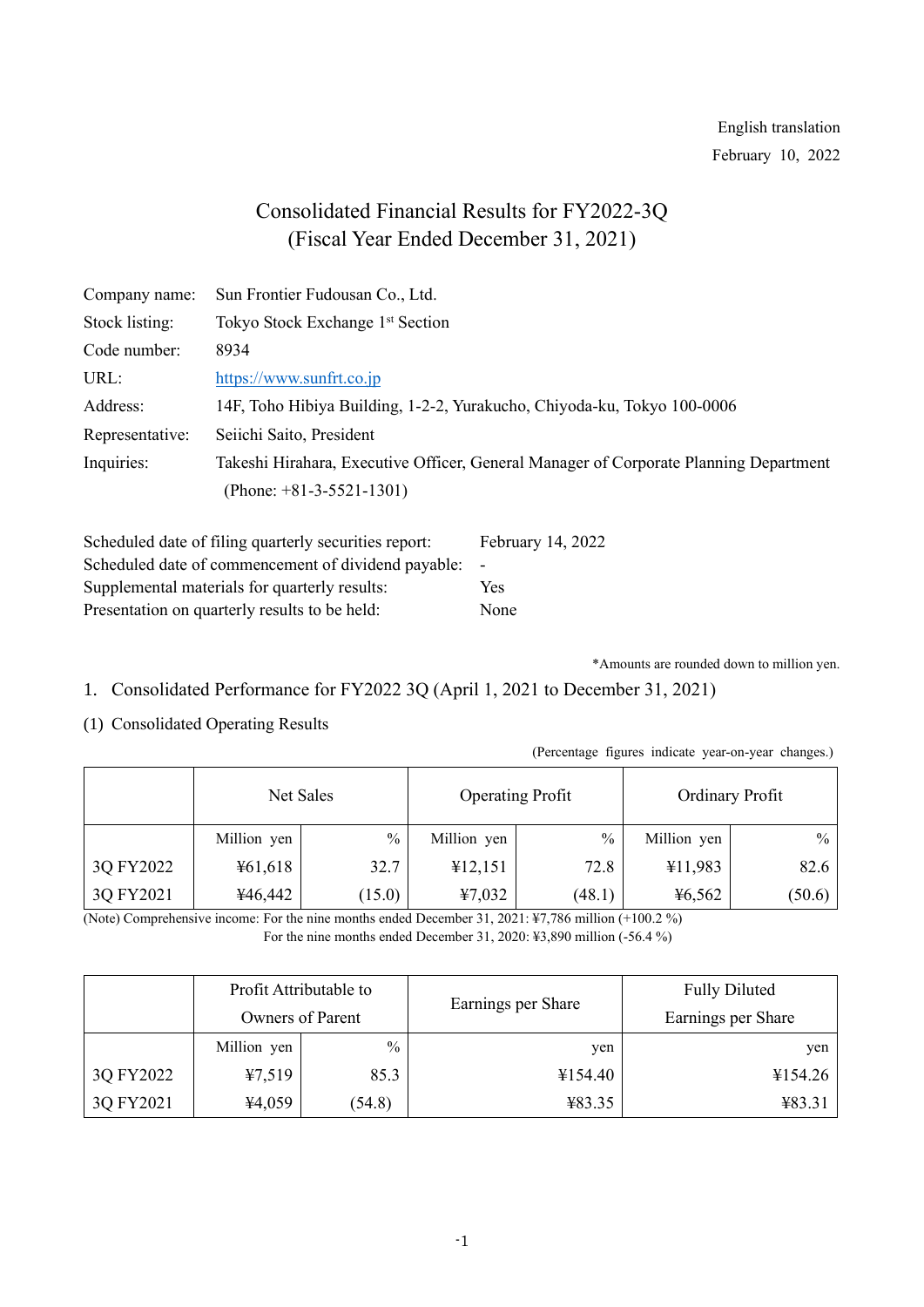## (2) Consolidated Financial Position

("¥" indicates millions of yen)

|                   | <b>Total Assets</b> | Net Assets | <b>Equity Ratio</b> |  |
|-------------------|---------------------|------------|---------------------|--|
|                   | yen                 | yen        |                     |  |
| December 31, 2021 | ¥131,278            | ¥74,500    | 54.3 %              |  |
| March 31, 2021    | ¥127,485            | ¥69,773    | 52.3 %              |  |

(Reference)Total Equity: As of December 31, 2021: ¥ 71,334 million As of March 31, 2021: ¥ 66,627 million

## 2. Cash Dividends

|                   | Cash Dividends per Share (Yen) |             |          |              |       |  |
|-------------------|--------------------------------|-------------|----------|--------------|-------|--|
|                   | 1st Quarter                    | 2nd Quarter | Year-end | Annual Total |       |  |
| FY2021            |                                | 0.00        |          | 42.00        | 42.00 |  |
| FY2022            | $\overline{\phantom{0}}$       | 21.00       | -        |              |       |  |
| FY2022 (Forecast) |                                |             |          | 21.00        | 42.00 |  |

(Note) Changes from the latest released dividend forecasts: None

## 3. Forecast for Consolidated Financial Results for FY2022 (April 1, 2021 to March 31, 2022)

(Percentage figures indicate year-on-year changes.)

|        | Net Sales   |      |             | <b>Operating Profit</b> |             | Ordinary Profit |                  | Profit Attributable to | Earnings  |
|--------|-------------|------|-------------|-------------------------|-------------|-----------------|------------------|------------------------|-----------|
|        |             |      |             |                         |             |                 | Owners of Parent |                        | per Share |
| FY2022 | Million yen | $\%$ | Million yen | $\%$                    | Million yen | $\%$            | Million yen      | $\frac{0}{0}$          | yen       |
|        | 476,000     | 27.4 | ¥12,000     | 51.7                    | ¥11.500     | 52.8            | 47.400           | 73.1                   | ¥151.95   |

(Note) Changes from the latest released performance: None

- ※ Notes
- (1) Changes in significant subsidiaries during the period (changes in specified subsidiaries resulting in changes in scope of consolidation): None New companies: -

Excluded companies: -

(2) Adoption of special accounting practices in the preparation of quarterly consolidated financial statements: None

## (3) Changes in accounting policies, estimates and restatement

| 1) Changes in accounting policies due to changes in accounting standard: | Yes  |
|--------------------------------------------------------------------------|------|
| 2) Changes in accounting policies other than 1) above:                   | None |
| 3) Changes in accounting estimates:                                      | None |
| 4) Retrospective restatement:                                            | None |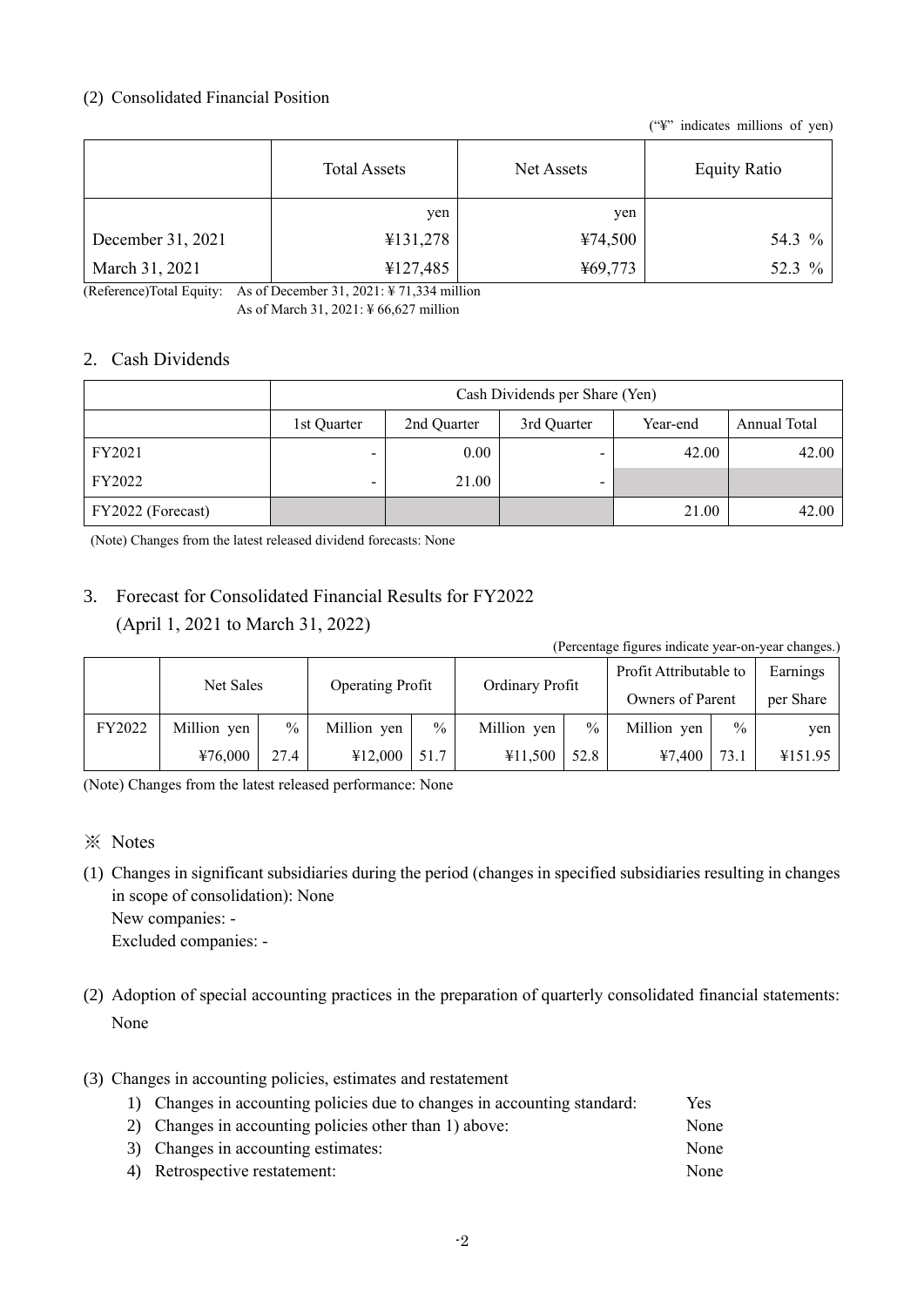- (4) Number of outstanding shares (common stock)
	- 1) Number of outstanding shares at the end of the period (including treasury stock):

| As of December 31, 2021: | 48,755,500 shares |
|--------------------------|-------------------|
| As of March 31, 2021:    | 48,755,500 shares |

- 2) Number of s treasury stock at the end of the period: As of December 31, 2021: 56,644 shares As of March 31, 2021: 56,644 shares
- 3) Average number of shares for the period: As of December 31, 2021: 48,698,856 shares As of March 31, 2021: 48,698,856 shares

\*This Summary of Consolidated Financial Results is not subject to review processes under the Financial Instruments and Exchange Act.

\*Explanation for appropriate use of forecast and other special matters

Forward-looking statements, such as forecast of consolidated financial performance, stated in this document are based on information currently possessed by the Company as well as certain assumptions deemed rational. It does not mean that the Company assurances that the contents mentioned in these forward-looking statements will ever materialize. Actual financial performance may be significantly different from such expectations due to various factors. For the assumptions used and other notes, please refer to "1. (3) Explanation regarding forward-looking statements such as consolidated earnings forecasts" on page 6.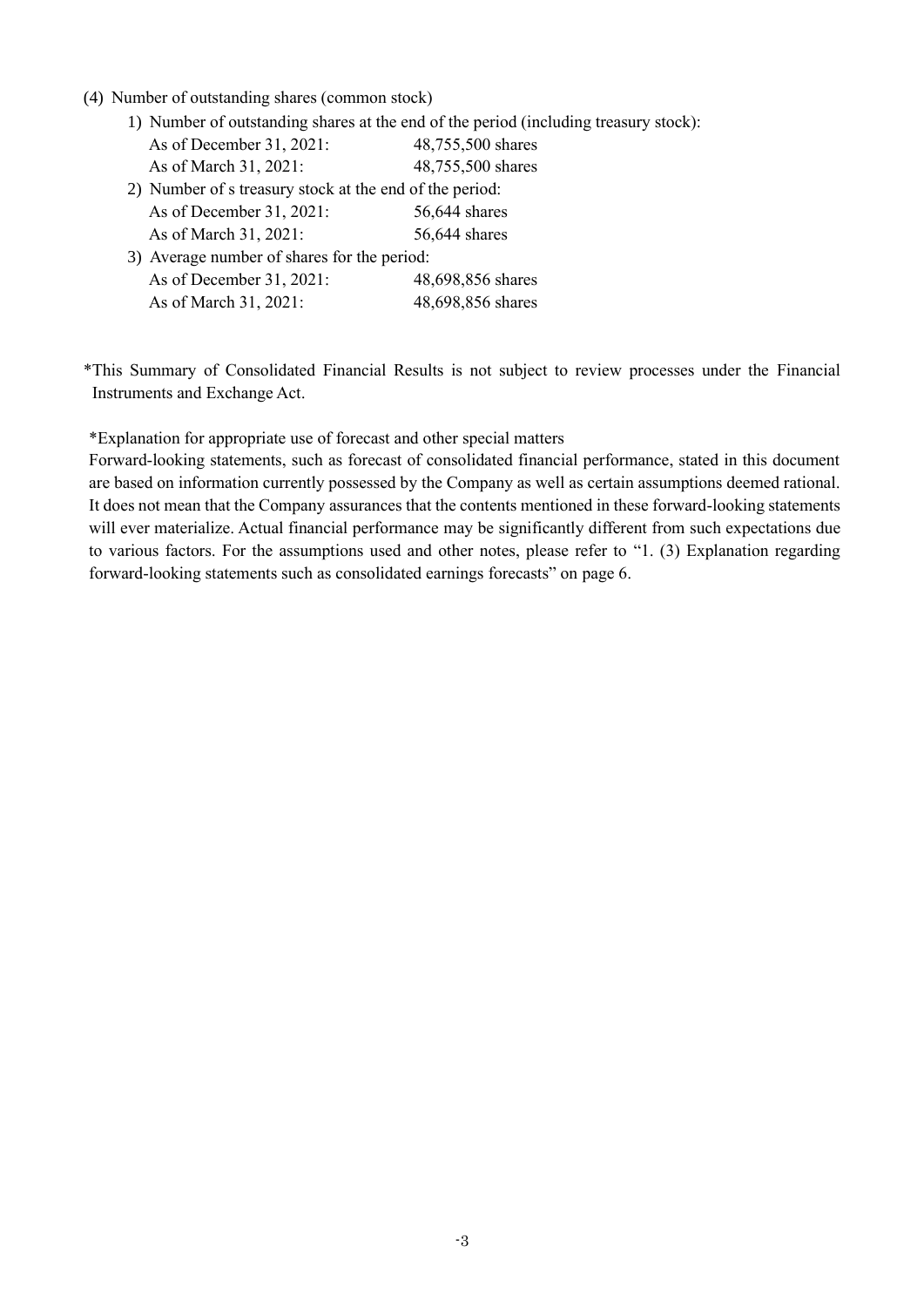# **Accompanying Materials**

## **Contents**

| (3) Explanation regarding forward-looking statements such as consolidated earnings forecasts 6 |  |
|------------------------------------------------------------------------------------------------|--|
|                                                                                                |  |
|                                                                                                |  |
|                                                                                                |  |
|                                                                                                |  |
|                                                                                                |  |
|                                                                                                |  |
|                                                                                                |  |
|                                                                                                |  |
|                                                                                                |  |
|                                                                                                |  |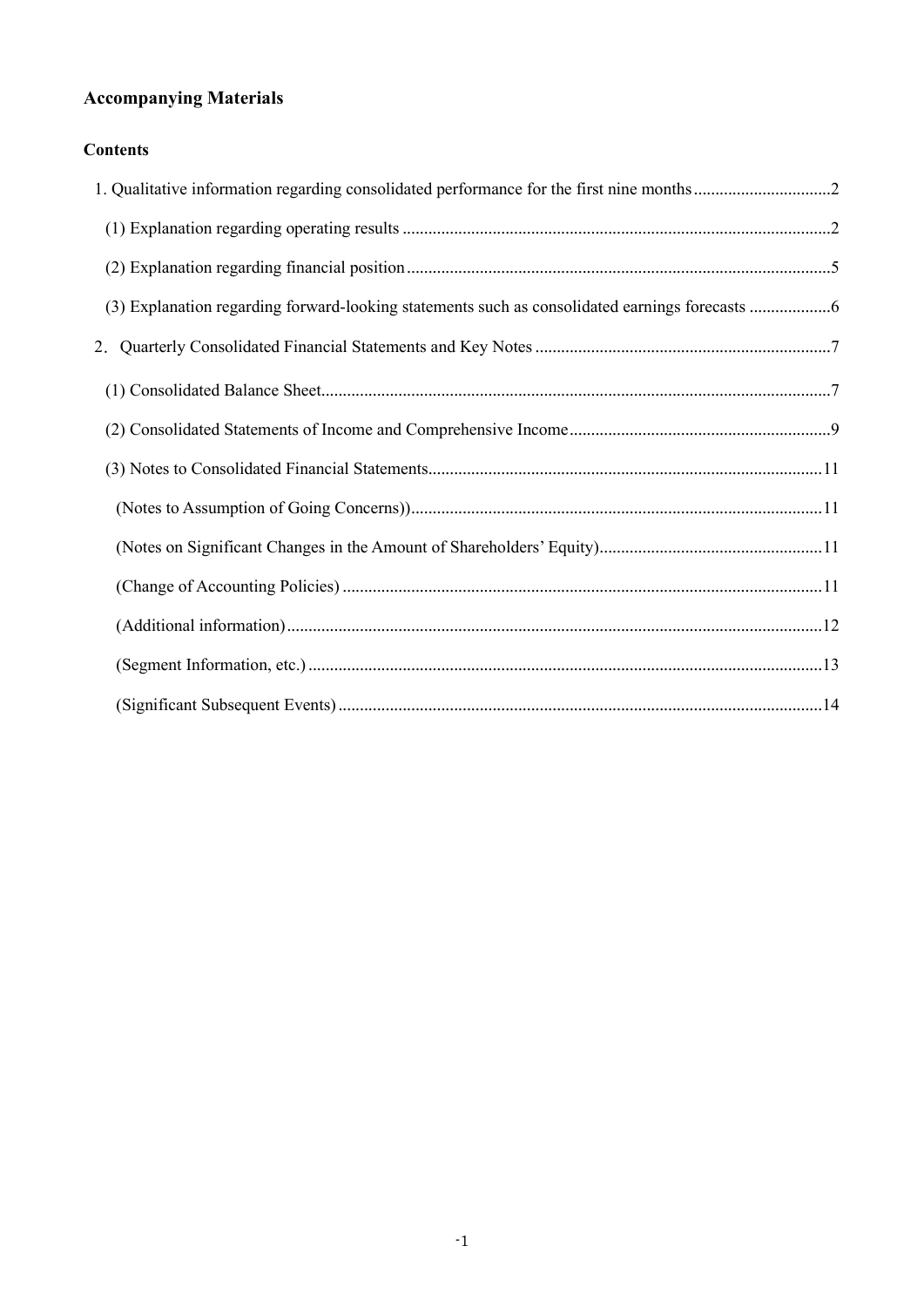- <span id="page-4-0"></span>1. Qualitative information regarding consolidated performance for the first nine months
- <span id="page-4-1"></span>(1) Explanation regarding operating results

Although the Japanese economy has shown signs of recovery since the state of emergency declaration was lifted, the number of infected people is rapidly increasing due to the impact of the COVID-19 variant. The business environment in Japan continues to be severe, especially in the accommodation and tourism industries. As for the world economy, while the impact of this new variant is spreading, various countries consider to remove Easy Monetary Policy and start tapering against the background of soaring prices. It is necessary to monitor interest rate trends in the future.

The deterioration in the average vacancy rate in the office building market in central Tokyo (5 districts of the Central Tokyo: Chiyoda, Chuo, Minato, Shinjuku, and Shibuya), where the Company operates its office building business, bottomed out in November 2021, and as of December 2021, the average vacancy rate was 6.33%, a slight improvement for the second consecutive month (approximately 0.12%) according to a survey by a private research institution. However, the overall office market remained weak, with the average rent falling for the 17th consecutive month (2,418 yen/ approximately 11%) to 20,596 yen (unit price per tsubo). In the real estate investment market, although institutional investors remain eager to invest, the market is approaching a phase of global monetary tightening, and the outlook for interest rates is unpredictable.

Based on this business environment, the Company is developing its business based on the medium-term management plan announced in May 2021. During the fiscal year under review, even in the pandemic of COVID-19, the Company's core business, Real Estate Revitalization Business, is resulting in steady sales of real estate due to the progression of commercialization with high-margin and high-quality. And Real Estate Service Business is maintaining in strong performance.

On the other hand, because of the great effect by the pandemic of COVID-19, Hotel Operation Business recorded a loss in the fiscal year under review due to the impact of the state of emergency declaration and the start-up expenses of new hotels.

As a result, net sales amounted to 61,618 million yen (up 32.7% YoY)t, operating profit amounted to 12,151 million yen (up 72.8% YoY), ordinary profit amounted to 11,983 million yen (up 82.6% YoY), and profit attributable to owners of parent amounted to 7,519 million yen (up 85.3% YoY).

Due to partial change in the report segment from the beginning of FY2022 1Q, actual results for FY2022 3Q and the same period of the previous fiscal year have been reclassified into the new segment classification. The background and outline of the segment change are as follows. In November 2020, in order to utilizing the know-how in Hotel Operation Business for the "Hotel Development Business" and enhance profitability in an integrated manner, the Company changed the organizational structure by transferring Hotel Development Business from Sun Frontier Fudousan Co., Ltd. into Sun Frontier Hotel Management Inc. Accordingly, the business segment will reflect this change and is renamed the report segment "Hotel and Tourism Business." Also, in order to strengthen further the coordination of each business segment in the real estate services field, the Company consolidated related business segments such as Conference Room Rental Business and Rent Guarantee Business into "Real Estate Service Business".

The results of each segment are as follows.

(Real Estate Revitalization Business)

In the Real Estate Revitalization Business, we are engaged in (1) Replanning Business and (2) Rental Building Business.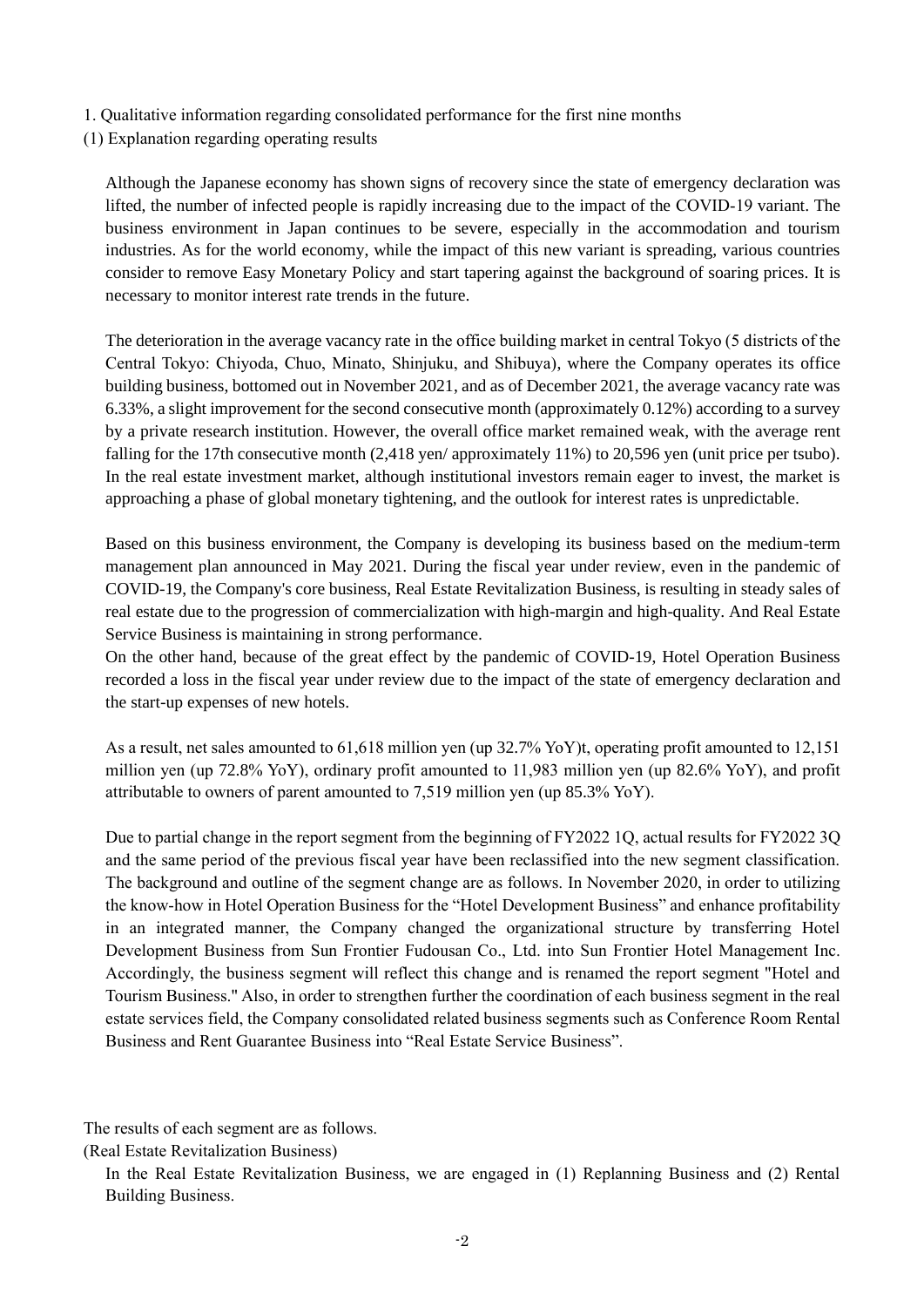(1) In the Replanning Business, all processes from purchase of buildings to planning and development, tenant placement, sales, and subsequent support are offered in-house. During the nine months ended December 31, 2021, sales are making steady progress against the backdrop of strong investment appetite among investors. On the other hand, the Company carefully selects and purchases properties while determining trends in the leasing market.

In commercialization, we aim to create an office that can be chosen among the new state while keeping a close eye on changes in the city, office and work style. Among them, "set-up office," which is equipped with a part of its interior in advance plays an important role in attracting tenants. In addition, through coordinating with the leasing brokerage division, which has expanded its branch network in central Tokyo and conducts community-based sales activities, we promoted the attraction of tenants even during the COVID-19 pandemic and made our real estate products high-occupancy with high-added value which then we could sell as products that meet the expectations of a wide range of clients in Japan and overseas. As a result, the number of units sold in Replanning Business increased steadily to 18, and both net sales and profit increased significantly compared with the same period of the previous year.

(2) In Rental Building Business, with the aim of building a stable revenue base as a stock business, we are working to increase rent income in the medium to long term by utilizing the operational capabilities cultivated in the Real Estate Service division while maintaining the number of properties in commercialization in Replanning Business. However, compared with the same period of the previous fiscal year, both net sales and income decreased due to the sale of mid-to-long term large buildings with high utilization rates.

As a result, net sales amounted to 49,677 million yen (up 66.1% YoY) and segment profit amounted to 14,725 million yen (up 89.1% YoY) for the total of Real Estate Revitalization Business.

(Real Estate Service Business)

In the Real Estate Service Business, we are engaged in (1) Property Management Business, (2) Building Maintenance Business, (3) Sales Brokerage Business, (4) Leasing Brokerage Business, (5) Conference Room Rental Business, and (6) Rent Guarantee Business.

By bringing together the expertise that each of these business divisions has cultivated in the field, they coordinate and work with each other on the small and medium-sized office buildings areas of central Tokyo. By also multiplying in a chain reaction, the expertise cultivated through creating on site, they create added value and work as the basis for creating high profitability in the Replanning Business.

(1) In Property Management Business, the Company has achieved high-occupancy and high-profitability building management by working with the leasing brokerage division to attract tenants and revise the conditions for appropriate rent. At the same time, we are working with the building maintenance division and the construction division to quickly support the recovery of building facilities in the event of earthquakes, typhoons, and other disasters, thereby providing safe and secure building management for owners and tenants. Although the number of buildings under management was maintained, revenue was sluggish due to a decline in occupancy rate. As a result, both net sales and profits declined slightly compared with the same period of the previous fiscal year.

|                                        | End of December<br>2019 | End of December<br>2020 | End of December<br>2021 |
|----------------------------------------|-------------------------|-------------------------|-------------------------|
| Number of<br><b>Managing Buildings</b> | 391 buildings           | 404 buildings           | 413 buildings           |
| Occupancy Rate                         | 98.4%                   | 95.7%                   | 90.8%                   |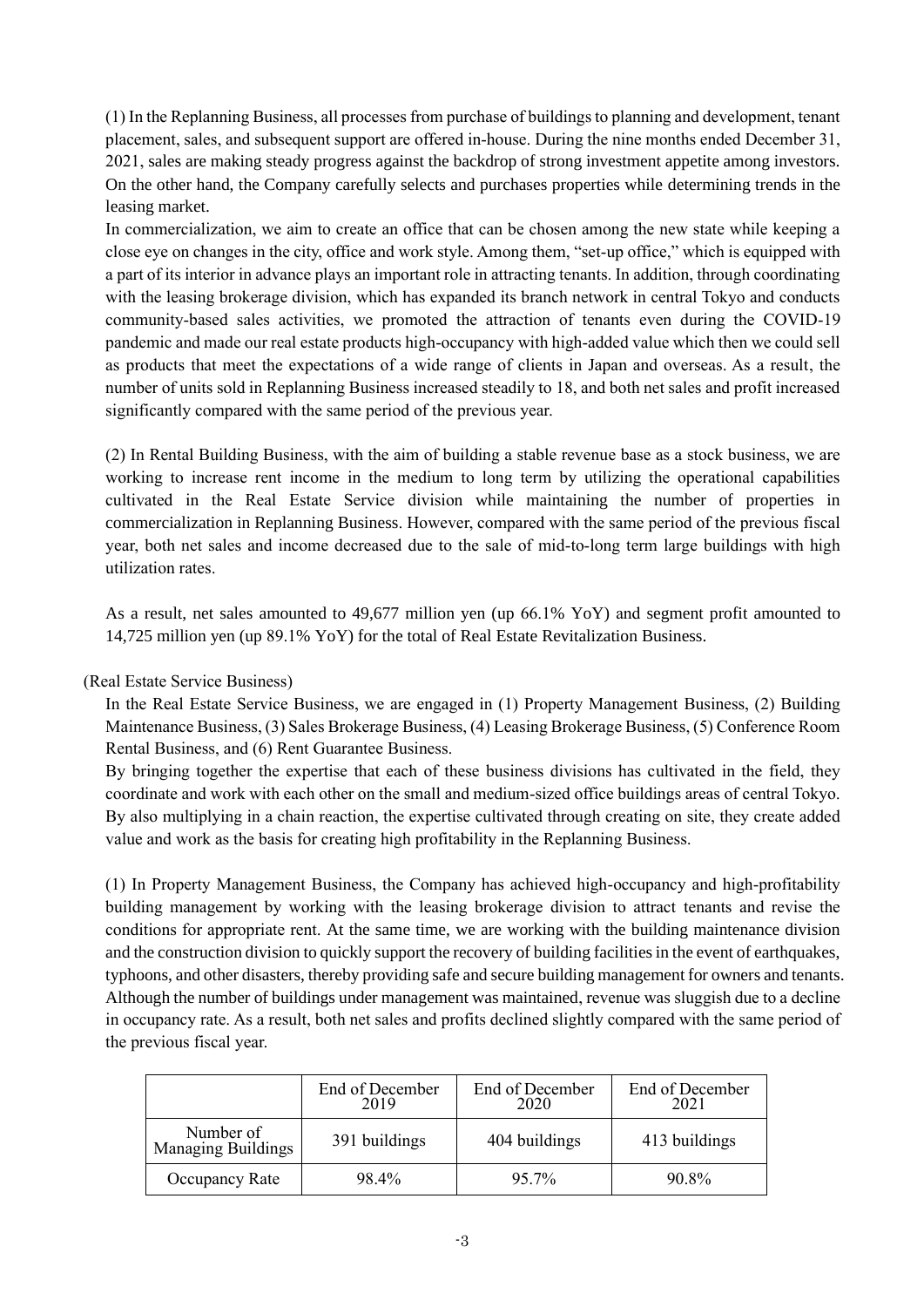(2) In the Building Maintenance Business, we are promoting business based on our strengths in cleaning high places using swings for exterior windows and exterior walls, waterproofing work, and exterior wall repair work. In the previous fiscal year, we acquired 100% of shares in Japan System Service Inc., another company in the same industry, in an effort to strengthen the foundation of its cleaning business in central Tokyo. In the fiscal year under review, both net sales and profits increased significantly compared with the same period of the previous fiscal year, as a result of a rebound from a decrease in orders from clients due to the impact of COVID-19, as well as an increase in entrusted properties and the addition of sales and profits from Japan System Service Inc.

(3) In the Sales Brokerage Business, as part of its real estate consulting, we are responding swiftly to inquiries from other divisions, including Property Management Business and Leasing Brokerage Businesses. The office building business division works together to support building owner's building management, and based on the trust we have built, we are able to close brokerage deals. As a result of the above, both net sales and profit for the fiscal year under review increased significantly compared with the same period of the previous fiscal year.

(4) In the Leasing Brokerage Business, we provide a service network based in 11 sites, mainly in the 5 districts of central Tokyo, and serve as a convenient consultation window that is close to local building owners. We are also creating the clients' point of view's new values for Replanning Business in the product planning by applying the needs and changes of tenants that we have obtained quickly in the field of tenant leasing. Both net sales and profit increased significantly in the fiscal year under review due to a rebound from the same period of the previous fiscal year when tenant relocation stagnated due to the impact of COVID-19.

(5) In the Conference Room Rental Business, although the need for meeting rooms remains limited due to the impact of COVID-19, we have provided services that capture the changing times and have responded flexibly to clients' needs through close contact with local communities and implemented flexible proposalbased marketing, we were able to capture demand albeit on a limited scale. As a result, although both net sales and profit increased compared with the same period of the previous fiscal year, profit slightly decreased due to the impact of opening a new site.

(6) In Rent Guarantee Business, we provide services that are close to building owners, such as not only providing rent guarantees when tenants fall behind in their rent payments, but also providing support for tenants to vacate their property, thereby easing the burden on building management. During the pandemic of COVID-19, the number of new guarantee and re-guarantee transactions remained steady as a result of an increase in building owners' consultations due to an increase in vacancies and concerns about credit from tenants. As a result, both net sales and profit increased compared with the same period of the previous fiscal year.

As a result, net sales for the total of Real Estate Service Business amounted to 5,477 million yen (up 22.9% YoY) and segment profit amounted to 2,982 million yen (up 20.7% YoY).

(Hotel and Tourism Business)

In the Hotel and Tourism Business, we are engaged in (1) Hotel Development Business and (2) Hotel Operation Business.

(1) In the Hotel Development Business, sales of the condominium hotel HIYORI OCEAN RESORT OKINAWA progressed, and the delivery of 40 plots were completed (cumulative sales: 199 plots / total 203 plots). In the fiscal year under review, both net sales and profit decreased significantly due to a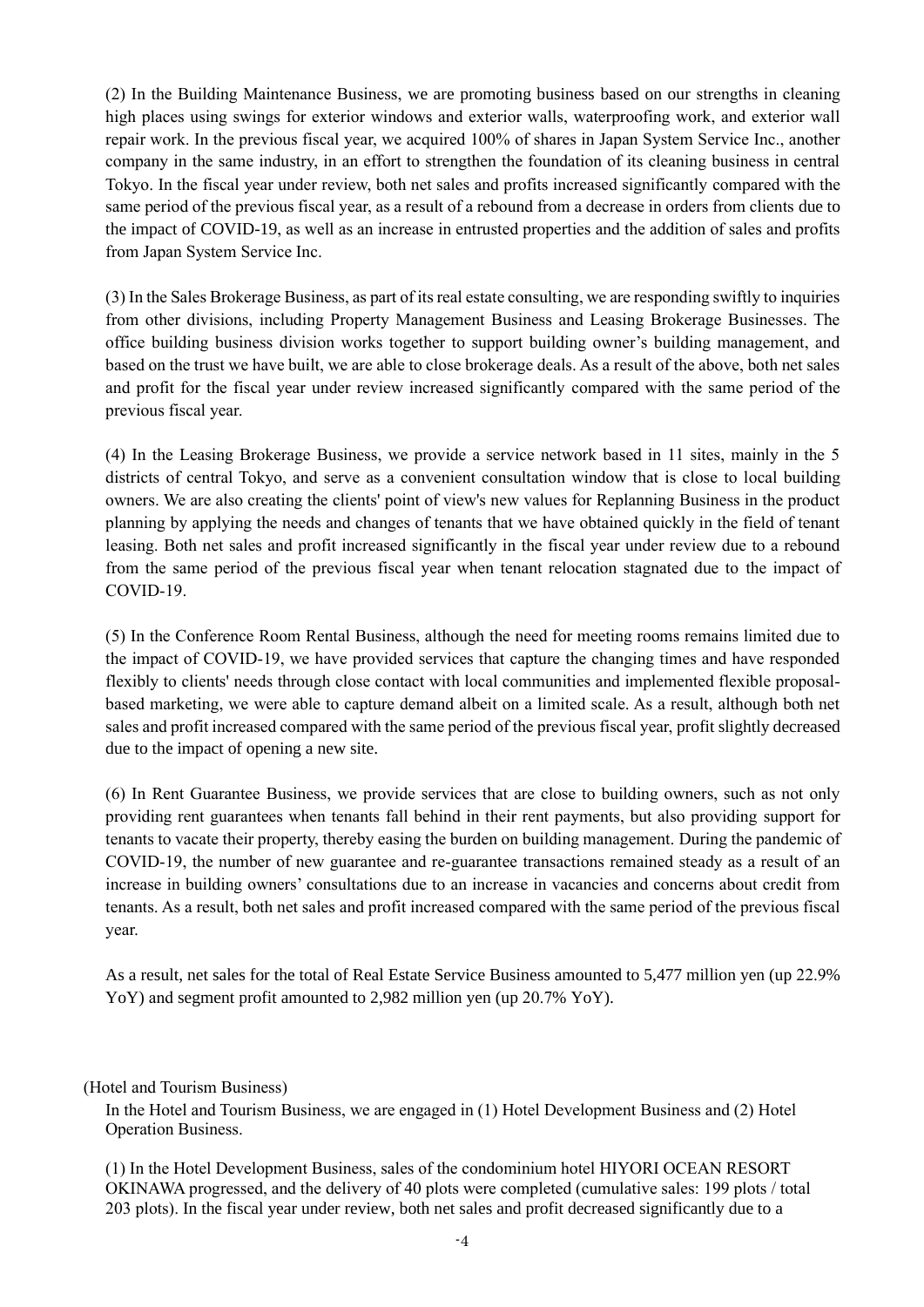reaction to the addition of sales and profit from 126 deliveries accompanying the completion of the Okinawa Condominium Hotel in the same period of the previous fiscal year.

(2) The Hotel Operation Business operates a total of 20 hotels (2,859 rooms). During the fiscal year under review, the Company recorded a loss despite an increase in net sales due to a significant decline in occupancy rate and unit prices, mainly for hotels in urban areas caused by voluntary restraint on tourism under the declaration of a state of emergency, and the recording of start-up expenses for newly-opened hotels.

As a result, net sales for total of Hotel and Tourism Business amounted to 5,637 million yen (down 37.3% YoY) and segment loss amounted to 1,227 million yen compared with the same period of the previous fiscal year (segment profit was 508 million yen).

## (Other Business)

In Other Business, we are engaged in (1) Overseas Development Business and (2) Construction Business.

(1) In Overseas Development Business, we have expanded into Southeast Asian countries where growth is expected and has developed real estate mainly for condominiums and houses using Japanese advanced construction technology. We are developing its business with a focus on providing Asian people with experience of Japanese quality. In terms of business results, both net sales and profit decreased significantly due to a reaction to the addition of sales of high-rise condominium projects in Da Nang, Viet Nam in the same period of the previous year.

(2) In the Construction Business, renewal planning, repair and reform of commercial buildings, interior finishing work, and telecommunications work were carried out. Results of Communication Development Inc., which the Company acquired 100% of the shares in the previous fiscal year, contributed to the increase in both net sales and profit.

As a result, net sales for the total of Other Business amounted to 1,197 million yen (down 65.2% YoY) and segment profit amounted to 106 million yen (down 83.3% YoY).

"Accounting Standard for Revenue Recognition" (ASBJ Statement No. 29, March 31, 2020 hereinafter referred to as the "Revenue Recognition Accounting Standard"), etc. has been applied from the beginning of the three months ended June 30, 2021.

Moreover, as a result of the application of Revenue Recognition Accounting Standard, net sales in the Construction Business of the "Other Business" segment increased by 305 million yen during FY2022 3Q.

## <span id="page-7-0"></span>(2) Explanation regarding financial position

Total assets at the end of FY2022 3Q stood at 131,278 million yen, as increase of 3.0% compared to March 31, 2021. Liability at the end of FY2022 3Q stood at 56,777 million yen, as decrease of 1.6% compared to March 31, 2021 and net assets at the end of FY2022 3Q stood at 74,500 million yen, as increase of 6.8% compared to March 31, 2021.

The main factors behind the increase in total assets was mainly due to increases of 11,028 million yen in cash and time deposits, 1,244 million yen in real estate for sale, 1,523 million yen in buildings (net amount) of property, plant and equipment, 3,135 million yen in land of property, plant and equipment, and 1,393 million yen in construction in progress included in other (net amount), despite a decrease of 16,229 million yen in real estate for sale in process.

The main reason for the decrease in liabilities was mainly due to 1,969 million yen decrease in long-term borrowings, 755 million yen decrease in long-term deposits received in other of non-current liabilities, despite a 2,087 million yen increase in income taxes payable.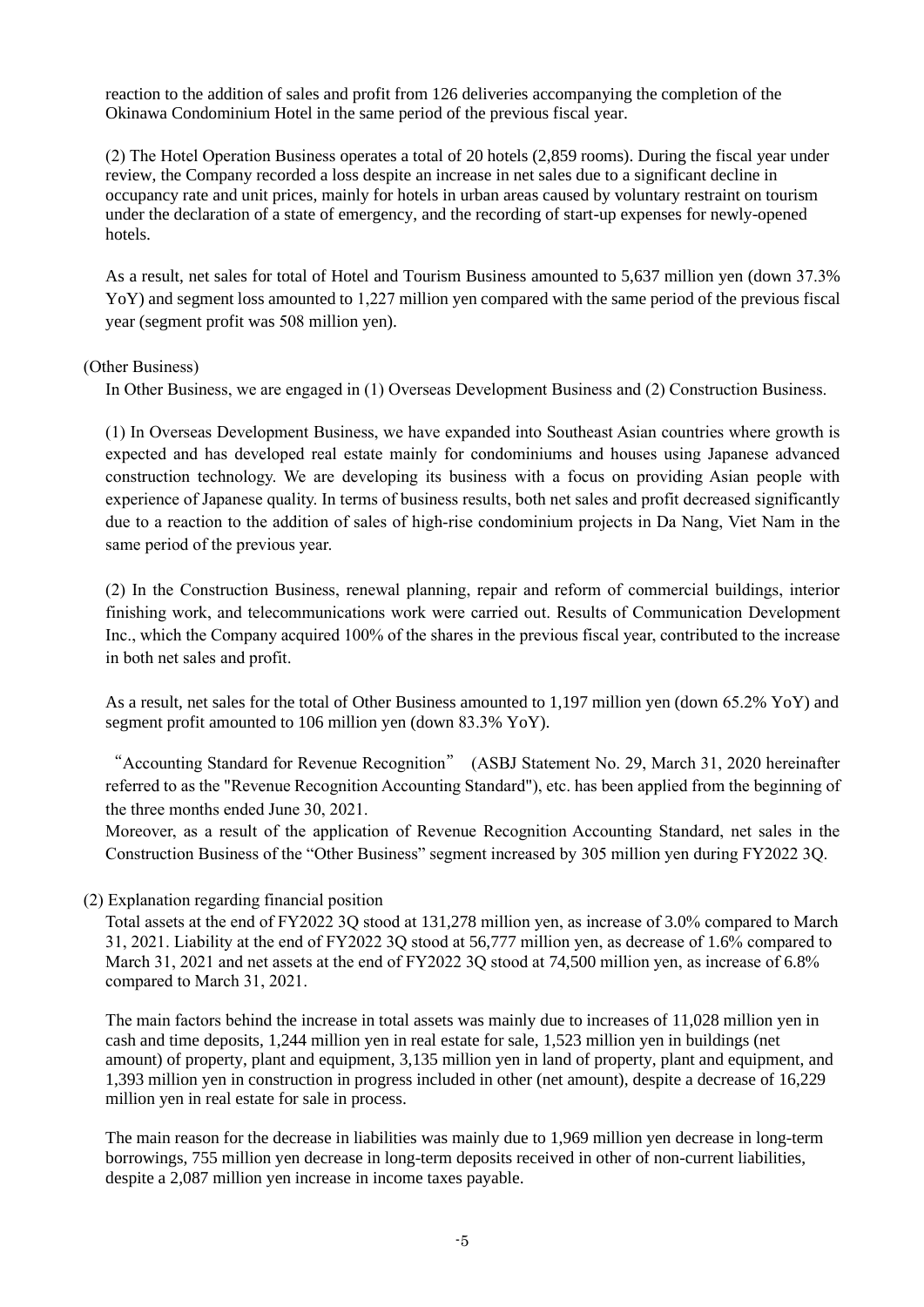The main factor behind the increase in net assets was the recording of 7,519 million yen in profit attributable to owners of parent, despite the payment of year-end dividends of 2,047 million yen and 1,023 million yen in interim dividends.

Moreover, the equity ratio increased 2.1 percentage points to 54.3% as of December 31,2021 compared to March 31, 2021.

<span id="page-8-0"></span>(3) Explanation regarding forward-looking statements such as consolidated earnings forecasts As for the results for the fiscal year ending March 31, 2022, there are no changes to the forecast figures announced on May 12, 2021.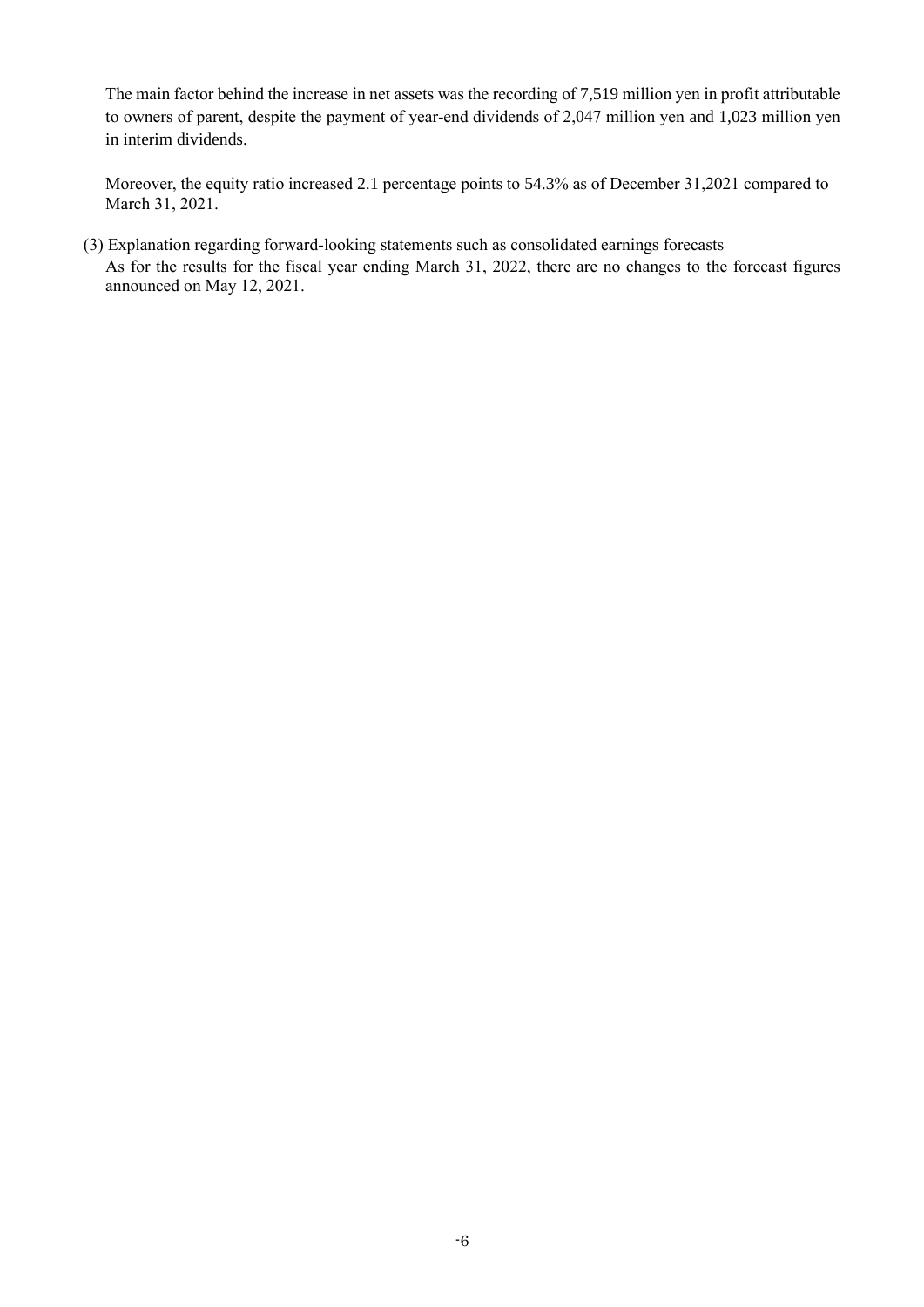## <span id="page-9-0"></span>2. Quarterly Consolidated Financial Statements and Key Notes

<span id="page-9-1"></span>(1) Consolidated Balance Sheet

|                                                    | As of March 31, 2021 | As of December 31, 2021 |
|----------------------------------------------------|----------------------|-------------------------|
| Assets                                             |                      |                         |
| <b>Current</b> assets                              |                      |                         |
| Cash and time deposits                             | 21,508               | 32,536                  |
| Notes, accounts receivable, and contract<br>assets | 1,532                | 1,637                   |
| Real estate for sale                               | 13,601               | 14,845                  |
| Real estate for sale in process                    | 72,282               | 56,052                  |
| Costs of uncompleted construction<br>contracts     | 157                  | 178                     |
| Supplies                                           | 46                   | 73                      |
| Other                                              | 1,693                | 1,928                   |
| Allowance for doubtful accounts                    | (36)                 | (13)                    |
| Total current assets                               | 110,785              | 107,238                 |
| Non-current assets                                 |                      |                         |
| Property, plant and equipment                      |                      |                         |
| Buildings (net amount)                             | 1,989                | 3,513                   |
| Land                                               | 6,821                | 9,956                   |
| Other (net amount)                                 | 1,717                | 3,849                   |
| Total property, plant and equipment                | 10,528               | 17,318                  |
| Intangible assets                                  |                      |                         |
| Goodwill                                           | 552                  | 493                     |
| Other                                              | 149                  | 152                     |
| Total intangible assets                            | 701                  | 645                     |
| Investments and other assets                       |                      |                         |
| Guarantee deposits                                 | 3,997                | 4,731                   |
| Deferred tax assets                                | 973                  | 913                     |
| Other                                              | 500                  | 439                     |
| Allowance for doubtful accounts                    | (1)                  | (9)                     |
| Total investments and other assets                 | 5,470                | 6,075                   |
| Total non-current assets                           | 16,700               | 24,039                  |
| <b>Total</b> assets                                | 127,485              | 131,278                 |

(Unit: million yen)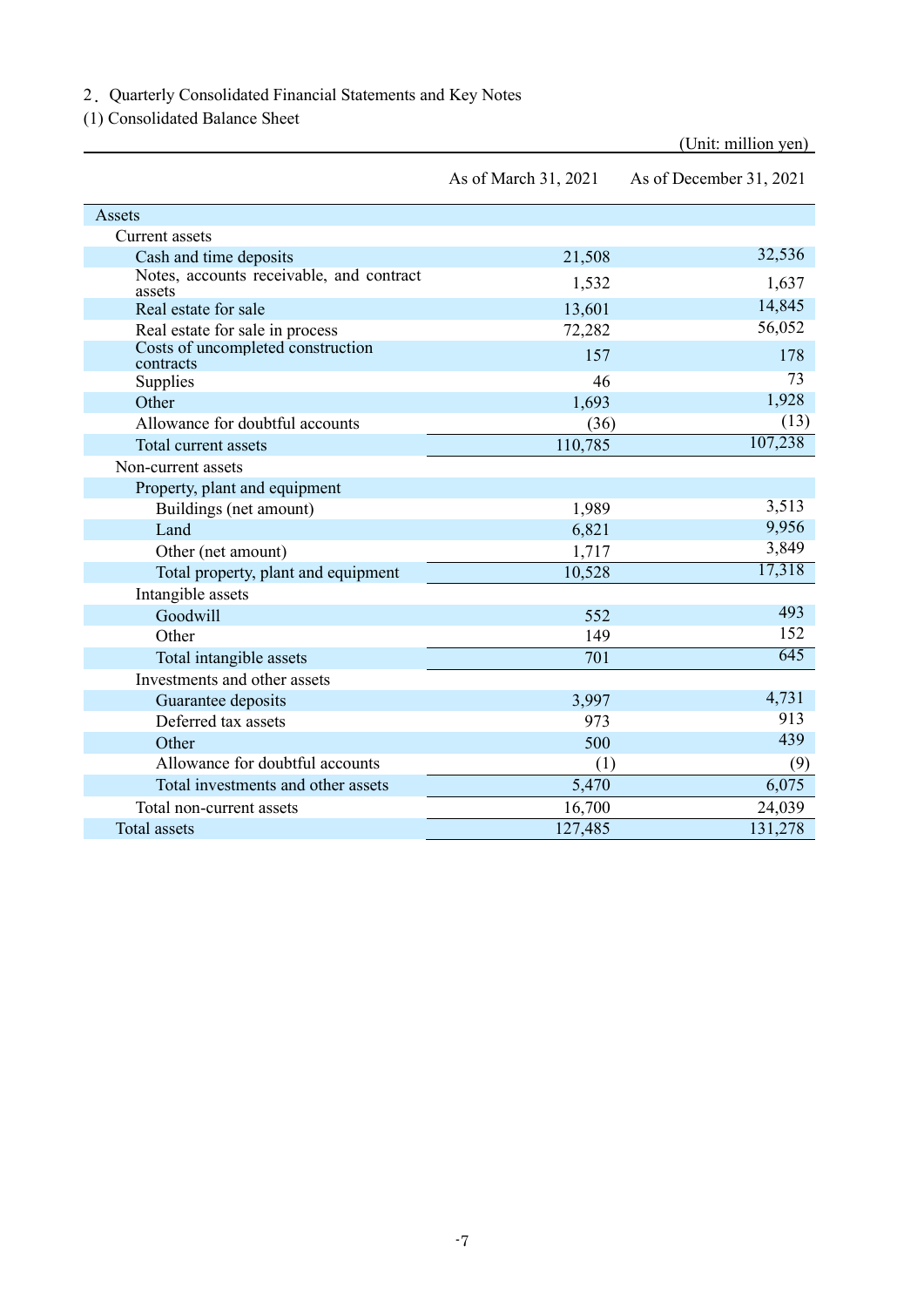| Liabilities                                                 |                |                |
|-------------------------------------------------------------|----------------|----------------|
| <b>Current liabilities</b>                                  |                |                |
| Accounts payable - trade                                    | 1,634          | 1,766          |
| Short-term borrowings                                       |                | 30             |
| Current portion of long-term borrowings                     | 5,530          | 5,420          |
| Income taxes payable                                        | 901            | 2,988          |
| Provision for bonuses                                       | 197            | 96             |
| Provision for bonuses for directors (and<br>other officers) | 52             | 55             |
| Provision for fulfillment of guarantees                     | 53             | 53             |
| Other                                                       | 4,988          | 4,733          |
| Total current liabilities                                   | 13,358         | 15,144         |
| Non-current liabilities                                     |                |                |
| Long-term borrowings                                        | 41,991         | 40,021         |
| Retirement benefit liability                                | 11             | 6              |
| Provision for share-based remuneration                      | 56             | 65             |
| Other                                                       | 2,295          | 1,539          |
| Total non-current liabilities                               | 44,354         | 41,632         |
| <b>Total liabilities</b>                                    | 57,712         | 56,777         |
| Net Assets                                                  |                |                |
| Shareholders' equity                                        |                |                |
| Share capital                                               | 11,965         | 11,965         |
| Capital surplus                                             | 6,445          | 6,445          |
| <b>Retained Earnings</b>                                    | 48,573         | 53,021         |
| Treasury shares                                             | (67)           | (67)           |
| Total shareholders' equity                                  | 66,916         | 71,364         |
| Accumulated other comprehensive income                      |                |                |
| Valuation difference on available-for-sale<br>securities    | $\overline{2}$ | $\overline{3}$ |
| Foreign currency translation adjustment                     | (292)          | (33)           |
| Total accumulated other comprehensive<br>income             | (289)          | (30)           |
| Share acquisition rights                                    | 16             | 30             |
| Non-controlling interests                                   | 3,129          | 3,136          |
| Total net assets                                            | 69,773         | 74,500         |
| Total liabilities and net assets                            | 127,485        | 131,278        |

As of March 31, 2021 As of December 31, 2021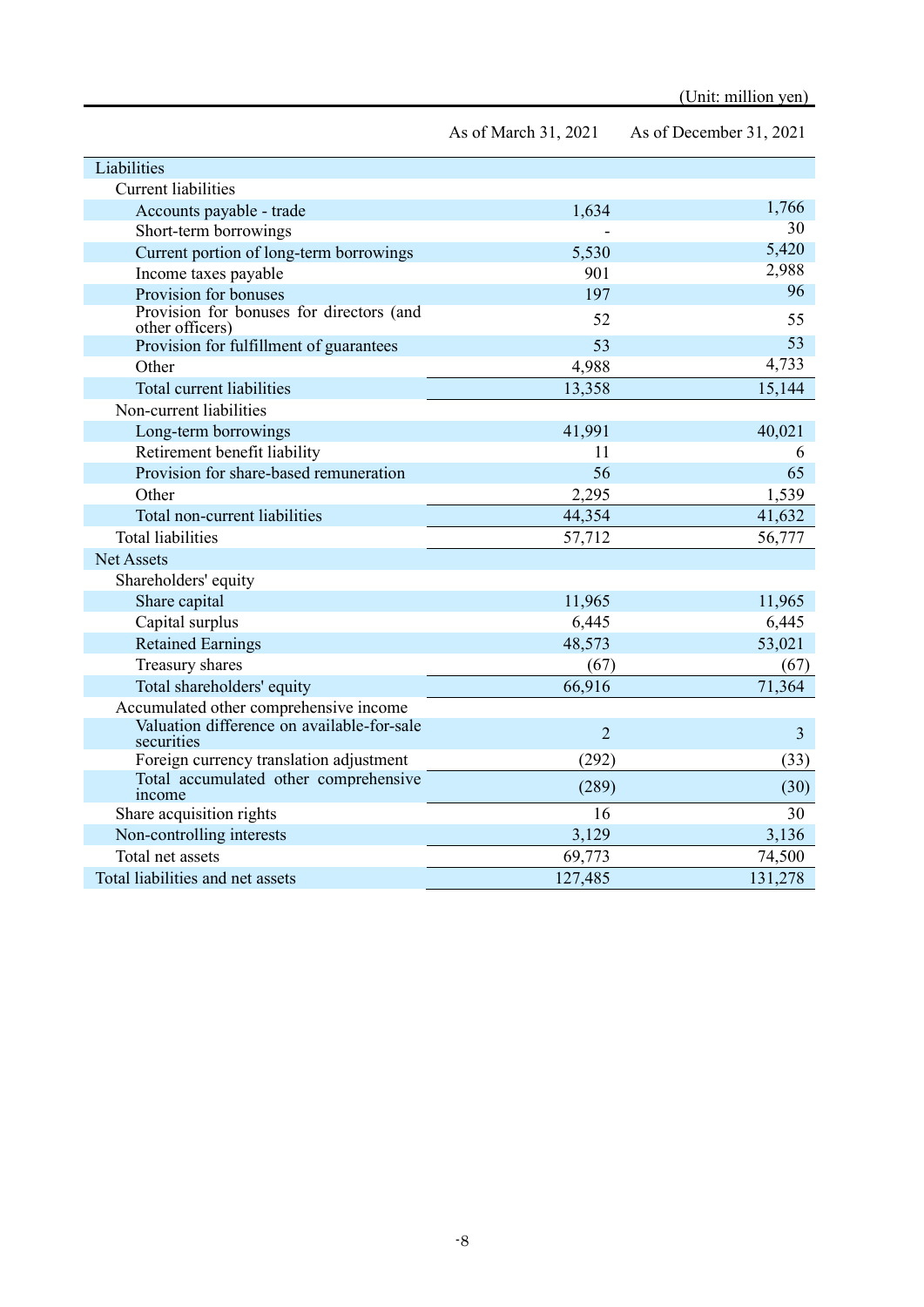## <span id="page-11-0"></span>(2) Consolidated Statements of Income and Comprehensive Income

Consolidated Statement of Income

|                                                |                                                | (Unit: million yen)                            |
|------------------------------------------------|------------------------------------------------|------------------------------------------------|
|                                                | For the nine months<br>ended December 31, 2020 | For the nine months<br>ended December 31, 2021 |
| Net sales                                      | 46,442                                         | 61,618                                         |
| Cost of sales                                  | 34,021                                         | 44,098                                         |
| Gross profit                                   | 12,421                                         | 17,519                                         |
| Selling, general and administrative expenses   | 5,389                                          | 5,368                                          |
| Operating profit                               | 7,032                                          | 12,151                                         |
| Non-operating income                           |                                                |                                                |
| Interest income                                | 34                                             | 24                                             |
| Dividend income                                | $\boldsymbol{0}$                               | $\boldsymbol{0}$                               |
| Subsidy income                                 | 70                                             | 148                                            |
| Other                                          | 20                                             | 80                                             |
| Total non-operating income                     | 126                                            | 253                                            |
| Non-operating Expenses                         |                                                |                                                |
| Interest expenses                              | 371                                            | 329                                            |
| Other                                          | 224                                            | 92                                             |
| Total non-operating expenses                   | 596                                            | 421                                            |
| Ordinary profit                                | 6,562                                          | 11,983                                         |
| <b>Extraordinary</b> income                    |                                                |                                                |
| Gain on sales of non-current assets            | $\boldsymbol{0}$                               | $\boldsymbol{0}$                               |
| Gain on bargain purchase                       |                                                | 115                                            |
| Total extraordinary income                     | $\boldsymbol{0}$                               | 116                                            |
| <b>Extraordinary</b> loss                      |                                                |                                                |
| Settlement money                               |                                                | 254                                            |
| Other                                          | 9                                              | 14                                             |
| Total extraordinary losses                     | 9                                              | 268                                            |
| Profit before income taxes                     | 6,553                                          | 11,831                                         |
| Income taxes - current                         | 2,570                                          | 4,280                                          |
| Income taxes - deferred                        | (44)                                           | 36                                             |
| Total income taxes                             | 2,526                                          | 4,317                                          |
| Profit                                         | 4,027                                          | 7,514                                          |
| Loss attributable to non-controlling interests | (31)                                           | (5)                                            |
| Profit attributable to owners of parent        | 4,059                                          | 7,519                                          |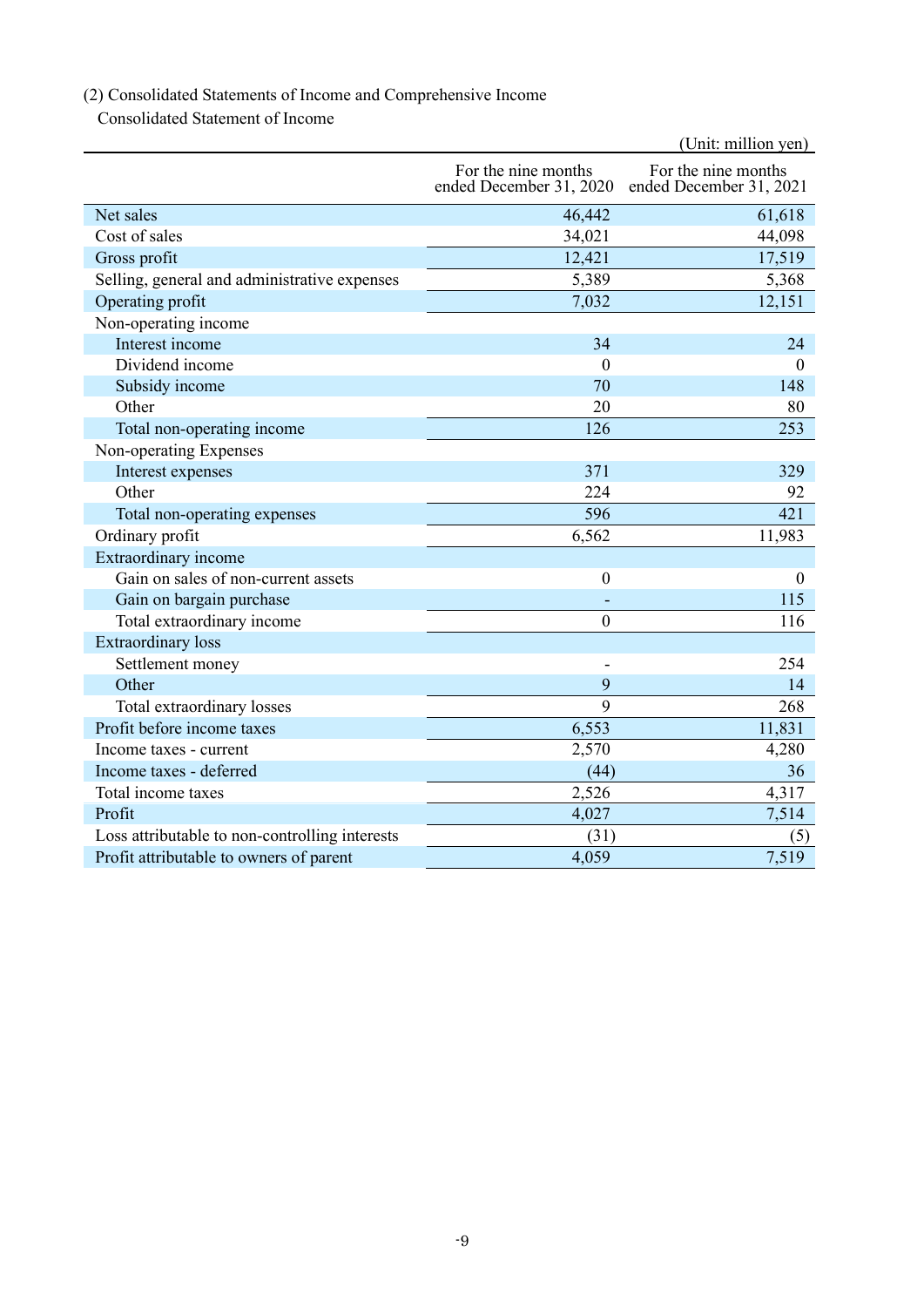Consolidated Statement of Comprehensive Income

|                                                          |                                                | (Unit: million yen)                            |
|----------------------------------------------------------|------------------------------------------------|------------------------------------------------|
|                                                          | For the nine months<br>ended December 31, 2020 | For the nine months<br>ended December 31, 2021 |
| Profit                                                   | 4,027                                          | 7,514                                          |
| Other comprehensive income                               |                                                |                                                |
| Valuation difference on available-for-sale<br>securities | (1)                                            | (0)                                            |
| Foreign currency translation adjustment                  | (136)                                          | 272                                            |
| Total other comprehensive income                         | (137)                                          | 272                                            |
| Comprehensive income                                     | 3,890                                          | 7,786                                          |
| Comprehensive income attributable to                     |                                                |                                                |
| Owners of parent                                         | 3,929                                          | 7,778                                          |
| Non-controlling interests                                | (38)                                           | 8                                              |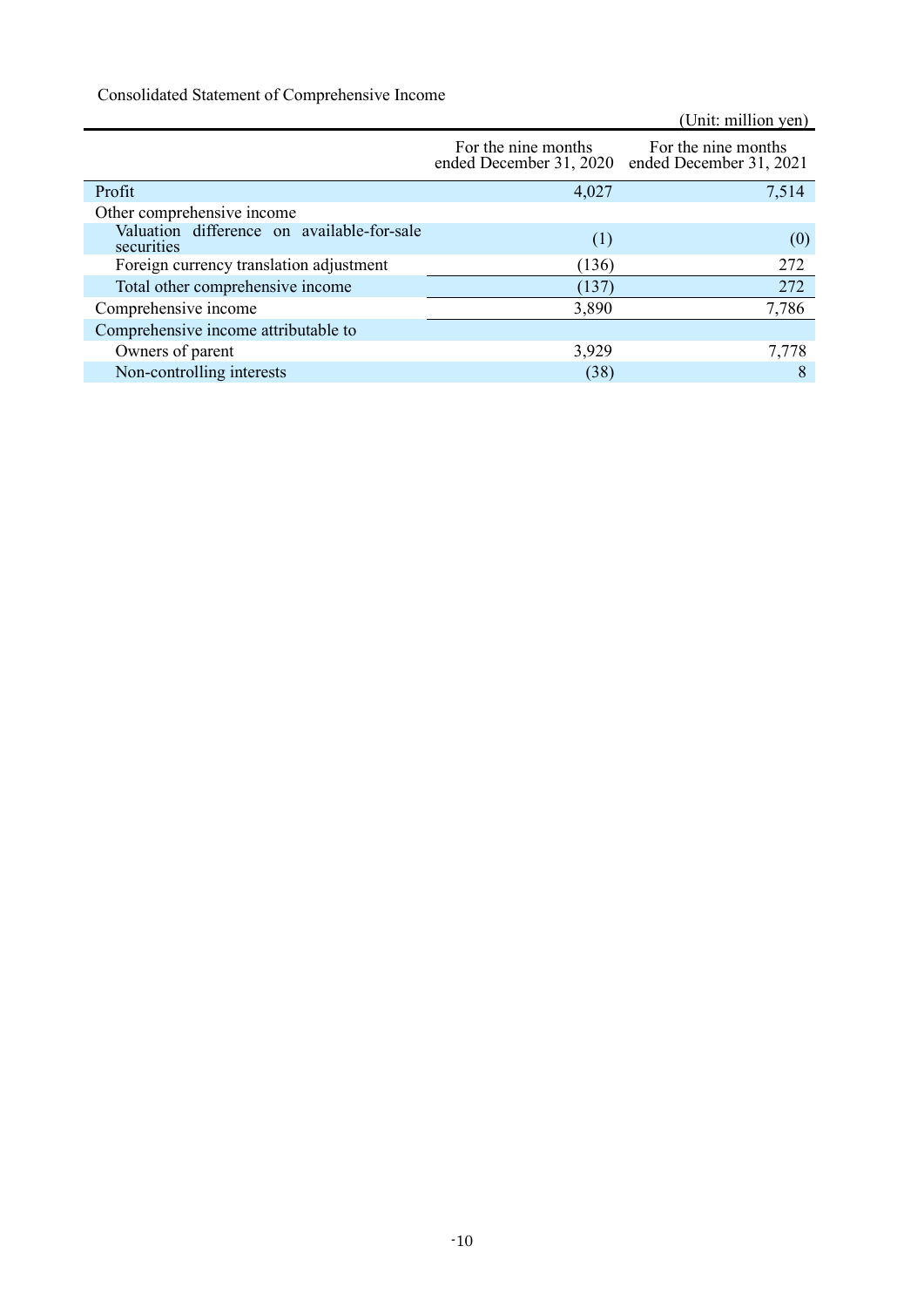#### <span id="page-13-0"></span>(3) Notes to Consolidated Financial Statements

<span id="page-13-1"></span>(Notes to Assumption of Going Concerns) Not applicable.

## <span id="page-13-2"></span>(Notes on Significant Changes in the Amount of Shareholders' Equity)

For FY2021 3Q (April 1, 2020 to December 31, 2020)

## 1. Dividend paid

| Resolution                                                           | Type of shares | Total dividends<br>(million ven) | Dividends per<br>share (yen) | Base date      | Effective date | Source of<br>dividends |
|----------------------------------------------------------------------|----------------|----------------------------------|------------------------------|----------------|----------------|------------------------|
| June 23, 2020<br>Annual General<br>Meeting of<br><b>Shareholders</b> | Common shares  | 2.047                            | 42.00                        | March 31, 2020 | June 24, 2020  | Retained<br>earnings   |

Note: The total amount of dividends decided at the Annual General Meeting of Shareholders on June 23, 2020 includes dividends of 2 million yen for the Company's shares held by the trust account of the Employee Stock Ownership Plan (J-ESOP).

## 2. Dividends for which the base date is during FY2021 3Q and the effective date is after the last day of FY2021 3Q.

Not applicable.

#### For FY2022 3Q (April 1, 2021 to December 31, 2021)

#### 1. Dividend paid

| Resolution                                                     | Type of<br>shares | Total dividends<br>(million yen) | Dividends per<br>share (yen) | Base date            | Effective date   | Source of<br>dividends |
|----------------------------------------------------------------|-------------------|----------------------------------|------------------------------|----------------------|------------------|------------------------|
| Annual General<br>Meeting of<br>Shareholders, June<br>22, 2021 | Common<br>shares  | 2,047                            | 42.00                        | March 31, 2021       | June 23, 2021    | Retained<br>earnings   |
| Board of Directors,<br>November 9, 2021                        | Common<br>shares  | 1.023                            | 21.00                        | September 30, $2021$ | December 7, 2021 | Retained<br>earnings   |

Note: 1. The total amount of dividends decided at the Annual General Meeting of Shareholders held on June 22, 2021, includes dividends of 2 million yen for the Company's shares held by the trust account of the Employee Stock Ownership Plan (J-ESOP).

2. The total amount of dividends decided at the Board of Directors held on November 9, 2021, includes dividends of

1 million yen for the Company's shares held by the trust account of the Employee Stock Ownership Plan (J-ESOP).

2. Dividends for which the base date is during FY2022 3Q and the effective date is after the last day of FY2022 3Q.

Not applicable.

## <span id="page-13-3"></span>(Change of Accounting Policies)

(Application of Accounting Standards for Revenue Recognition)

"Accounting Standard for Revenue Recognition" (ASBJ Statement No. 29, March 31, 2020. Hereinafter referred to as the "Revenue Recognition Accounting Standard") was applied at the beginning of the three months ended June 30, 2021 and so revenue is recognized in the amount expected to be received in exchange for the promised goods or services at the time when control of the goods or services is transferred to the customer. As a result, in connection with construction contracts, in the past, when there was a certain degree of certainty about the outcome of the progress of the construction work, the percentage of construction completion method had to recognize revenue over a certain period. However, in the case where control over goods or services is transferred to the customer over a certain period of time, the Company has changed the method to recognize revenue over a certain period of time as it fulfills its performance obligation to transfer goods or services to the customer. Progress in meeting performance obligations is measured based on the ratio of construction costs incurred by the end of each report period to the total construction costs to be forecast. In addition, if it is not possible to reasonably estimate the degree of progress in fulfilling the performance obligations at the initial stage of the contract, but it is expected the costs incurred, revenue is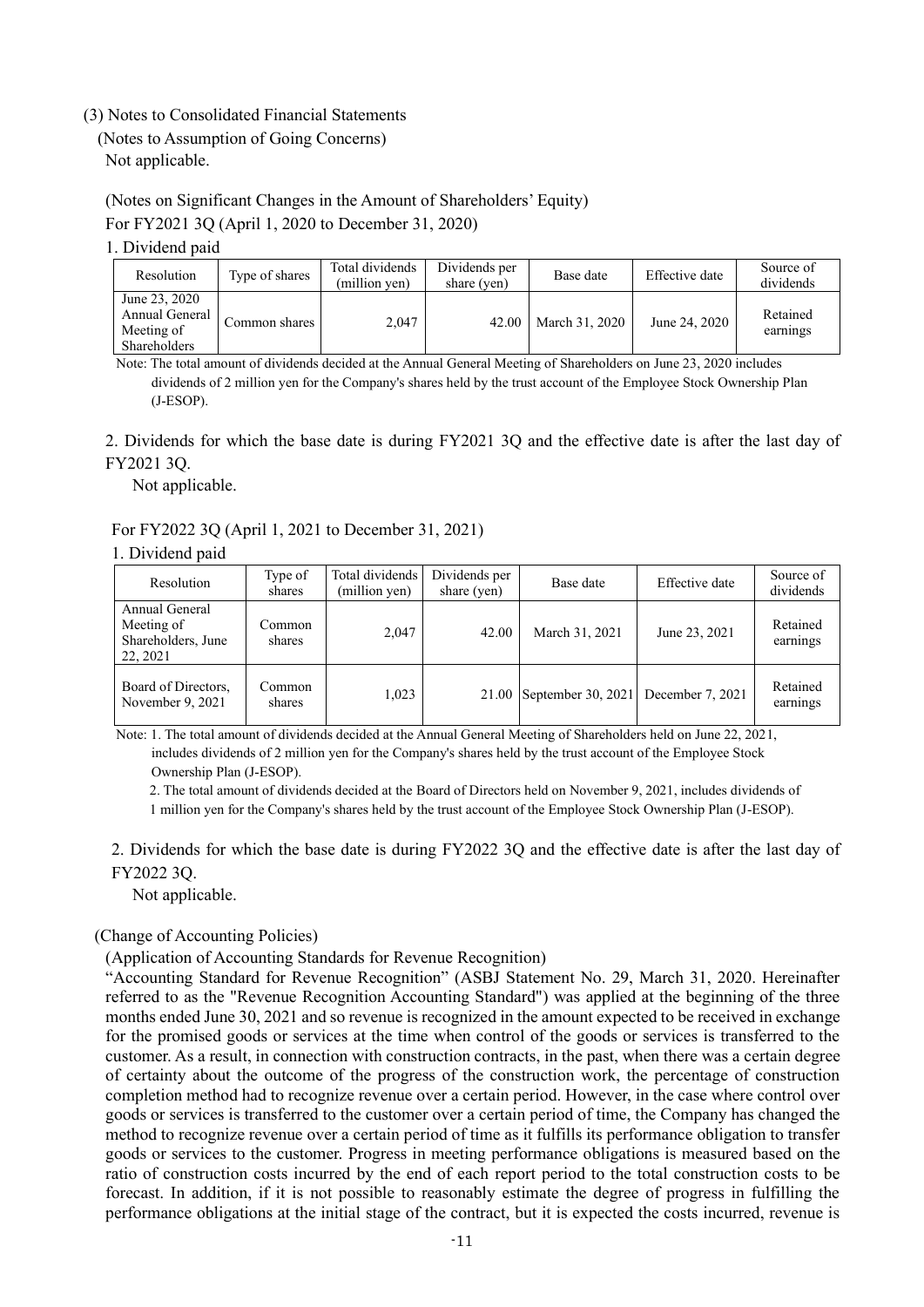recognized based on the cost recovery standard. For construction contracts for which the period from the transaction start date to the time when the performance obligation is expected to be fully satisfied is very short, alternative treatment is applied. Revenue is not recognized over a certain period of time and revenue is recognized when the performance obligation is fully satisfied.

The application of the Revenue Recognition Accounting Standard is in accordance with the transitional treatment provided in the proviso to Paragraph 84 of the Revenue Recognition Accounting Standard, but there is no impact on the balance at beginning of the period of retained earnings.

As a result of the application of the Revenue Recognition Accounting "notes and accounts receivable – trade" that was included in "current assets" in the previous fiscal year, has been included in "Notes, Account receivable and contract assets" from the three months ended June 30, 2021. In accordance with the transitional treatment set forth in Paragraph 28-15 of the "Accounting Standard for the Non-Consolidated Financial Statements" (ASBJ Statement No. 12, March 31, 2020), information on revenue arising from contracts with customers for the previous third quarter consolidated cumulative period is not stated.

## (Application of Accounting Standards for Calculation of Market Value)

"Accounting Standard for Calculation of Fair Value" (ASBJ Statement No. 30, July 4, 2019. Hereinafter referred to as "accounting standard for fair value calculation") was applied at the beginning of the three months ended June 30, 2021 and so in accordance with the transitional treatment set forth in Paragraph 19 of the accounting standard for fair value calculation, and Paragraph 44-2 of the "Accounting Standard for Financial Instruments" (ASBJ Statement No. 10, July 4, 2019), the new accounting policies set forth in the accounting standard for fair value calculation will be applied in the future.

Moreover, there is no impact on the Consolidated Financial Statements.

## <span id="page-14-0"></span>(Additional information)

1. Accounting estimates for the impact of the spread of COVID-19 infections

There have been no material changes to assumptions regarding the impact of the spread of COVID-19 infections described in the "Significant Accounting Estimates" in the Annual Securities Report for the previous fiscal year.

2. Treatment of application of tax effect accounting for transition from consolidated tax payment system to new tax group relief system

Sun Frontier Fudousan Co., Ltd. and certain domestic consolidated subsidiaries have adopted the "Guidance on Application of Accounting Standards for Tax Effect Accounting" (ASBJ Guidance No. 28, February 16, 2018) in accordance with Paragraph 3 of the "Treatment of Application of Tax Effect Accounting for the Transition from the Consolidated Tax Payment System to the Group Accumulation System" (ASBJ Guidance No. 39, March 31, 2020) for items for which the non-consolidated tax payment system was reviewed in accordance with the transition to the Tax Group Relief System established under the "Act for Partial Revision of the Income Tax Act, etc. (Act No. 8, 2020). The provisions of Paragraph 44 do not apply, and the amount of deferred tax assets and deferred tax liabilities is based on the provisions of the tax laws prior to the revision.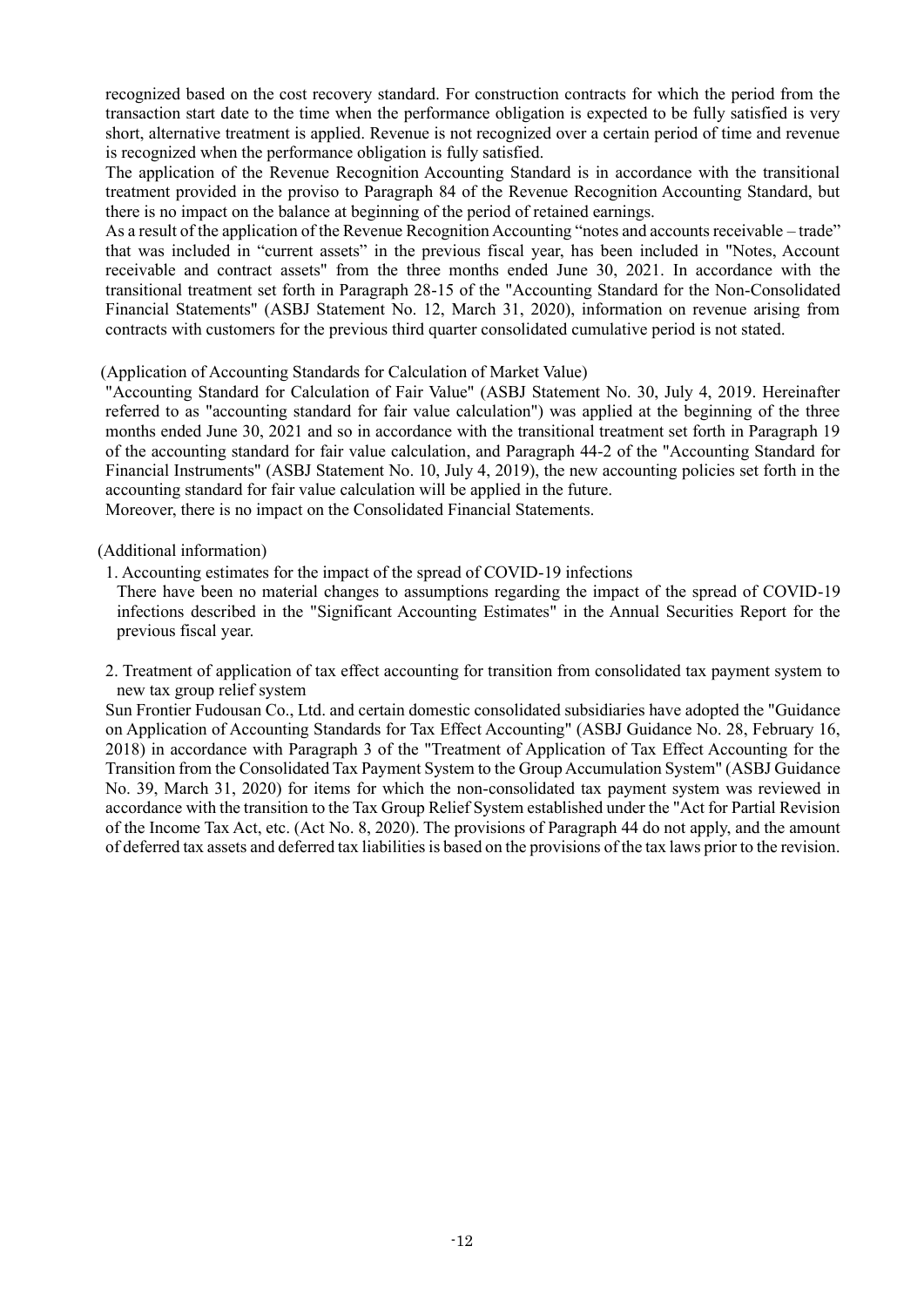<span id="page-15-0"></span>(Segment Information, etc.)

[Segment Information]

I For FY2021 3Q (April 1, 2020 to December 31, 2020)

1. Information on net sales and profit for each reportable segment

|                                       |                                                         |                                                  |                              |          |              | (Unit: million yen) |
|---------------------------------------|---------------------------------------------------------|--------------------------------------------------|------------------------------|----------|--------------|---------------------|
|                                       |                                                         |                                                  | Reportable segment           |          |              |                     |
|                                       | <b>Real Estate</b><br>Revitalization<br><b>Business</b> | <b>Real Estate</b><br>Service<br><b>Business</b> | Operation<br><b>Business</b> | Subtotal | Other (Note) | Total               |
| Net Sales                             |                                                         |                                                  |                              |          |              |                     |
| Net sales to<br>external<br>customers | 29,906                                                  | 4,102                                            | 8,994                        | 43,002   | 3,440        | 46,442              |
| Internal sales or<br>transfers        | 8                                                       | 354                                              | -                            | 363      | -            | 363                 |
| Subtotal                              | 29,914                                                  | 4,456                                            | 8,994                        | 43,365   | 3,440        | 46,805              |
| Segment profit                        | 7,786                                                   | 2,470                                            | 508                          | 10,765   | 638          | 11,403              |

Note. The "Other" segment is a business segment that is not included in the reportable segment and includes overseas business, construction solutions business, etc.

2. The difference between the total amount of the report segment's profit or loss and the amount recorded in the Consolidated Statement of Income and the main content of the difference (matters related to the difference adjustment)

|                                                                  | (Unit: million yen) |
|------------------------------------------------------------------|---------------------|
| Profit                                                           | Amount              |
| Reportable Segment Total                                         | 10,765              |
| Profit in the "Other" category                                   | 638                 |
| Elimination of intersegment transactions                         | (17)                |
| Corporate expenses (Note)                                        | (4,823)             |
| Ordinary Profit in the consolidated statement of<br><i>ncome</i> | 6,562               |

Note: Corporate expenses are mainly general and administrative expenses not attributable to the reportable segment.

3. Information on impairment loss or goodwill of fixed assets for each reportable segment Not applicable.

II For FY2022 3Q (April 1, 2021 to December 31, 2021)

1. Information on net sales and profit(loss) for each reportable segment

|                                                        |                                                  |                                           |                              |          |                   | (Unit: million yen) |
|--------------------------------------------------------|--------------------------------------------------|-------------------------------------------|------------------------------|----------|-------------------|---------------------|
|                                                        |                                                  | Reportable segment                        |                              |          |                   |                     |
|                                                        | Real Estate<br>Revitalization<br><b>Business</b> | Real Estate<br>Service<br><b>Business</b> | Operation<br><b>Business</b> | Subtotal | Other<br>(Note 1) | Total               |
| Net Sales                                              |                                                  |                                           |                              |          |                   |                     |
| Revenue from<br>contracts with<br>customers            | 46,165                                           | 4,726                                     | 5,552                        | 56,445   | 1,192             | 57,637              |
| Other revenue<br>(Note 2)                              | 3,502                                            | 394                                       | 84                           | 3,980    |                   | 3,980               |
| Net sales to<br>external customers                     | 49,667                                           | 5,120                                     | 5,637                        | 60,425   | 1,192             | 61,618              |
| Internal net sales or<br>transfers between<br>segments | 9                                                | 356                                       | -                            | 366      | 4                 | 371                 |